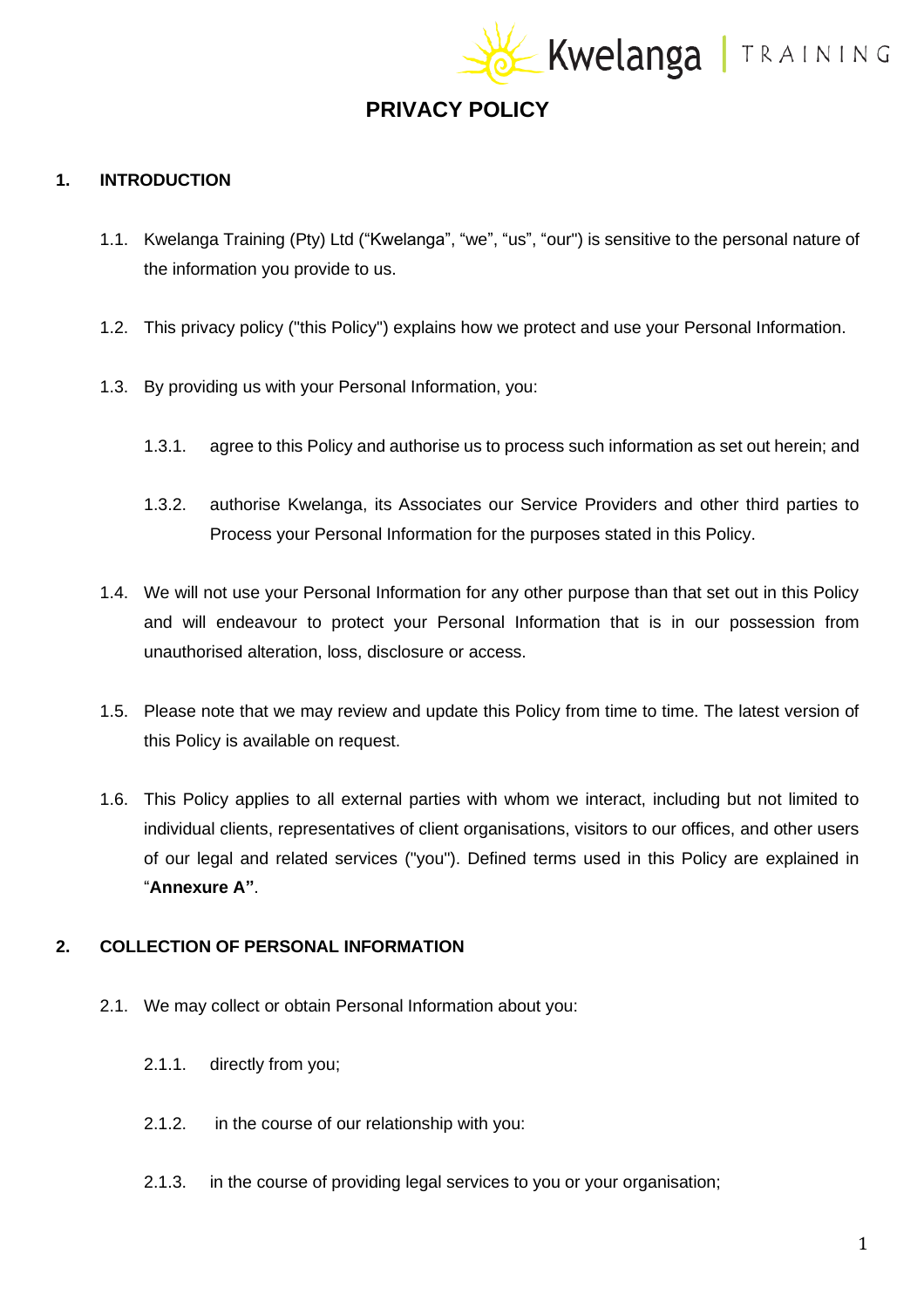

- 2.1.4. when you make your Personal Information public;
- 2.1.5. when you visit and/or interact with our Website or our various social media platforms;
- 2.1.6. when you register to use any of our legal and related services including but not limited to newsletters, seminars and legal updates;
- 2.1.7. when you interact with any third-party content or advertising on our Website; or
- 2.1.8. when you visit our offices.
- 2.2. We may also receive Personal Information about you from third parties (e.g., law enforcement authorities).
- 2.3. In addition to the above, we may create Personal Information about you such as records of your communications and interactions with us, including, but not limited to, your attendance at events or at interviews in the course of applying for a job with us, subscription to our newsletters and other mailings and interactions with you during the course of our digital marketing campaigns.

#### **3. CATEGORIES OF PERSONAL INFORMATION WE MAY PROCESS**

- 3.1. We may process the following categories of Personal Information about you:
	- 3.1.1. Personal Details: name; and photograph;
	- 3.1.2. Demographic Information: gender; date of birth / age; nationality; salutation; title; and language preferences;
	- 3.1.3. Identifier Information: passport or national identity number; utility provider details; bank statements; tenancy agreements;
	- 3.1.4. Contact Details: correspondence address; telephone number; email address; and details of your public social media profile(s);
	- 3.1.5. Instruction Details: details of individuals instructing Kwelanga; Personal Information included in correspondence, documents, evidence or other materials that we Process in the course of providing legal services;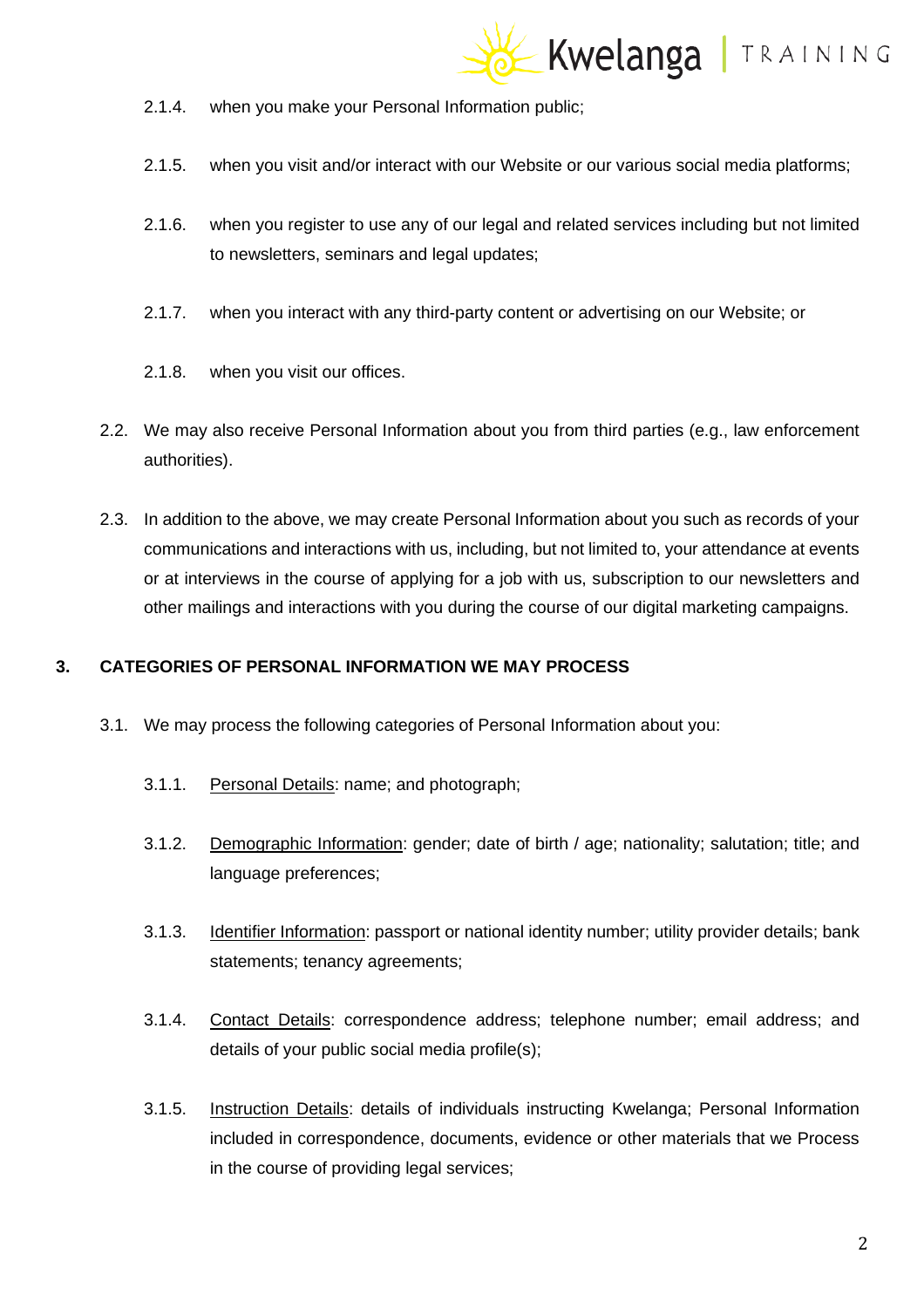

- 3.1.6. Attendance Records: details of meetings and other events organised by or on behalf of Kwelanga that you have attended;
- 3.1.7. Consent Records: records of any consents you may have given, together with the date and time, means of consent and any related information;
- 3.1.8. Payment Details: billing address; payment method; bank account number or credit card number; invoice records; payment records; SWIFT details; IBAN details; payment amount; payment date; and records of cheques;
- 3.1.9. Data Relating to Your Visits to Our Website: your device type; operating system; browser type; browser settings; IP address; language settings; dates and times of connecting to a Website; and another technical communications information;
- 3.1.10. Employer Details: where you interact with us in your capacity as an employee of an organisation, the name, address, telephone number and email address of your employer, to the extent relevant; and
- 3.1.11. Content and Advertising Data: records of your interactions with our online advertising and content, records of advertising and content displayed on pages displayed to you, and any interaction you may have had with such content or advertising (including, but not limited to, mouse hover, mouse clicks and any forms you complete).

## **4. SENSITIVE PERSONAL INFORMATION**

4.1. Where we need to Process your Sensitive Personal Information, we will do so in the ordinary course of our business, for a legitimate purpose, and in accordance with applicable law.

## **5. PURPOSES OF PROCESSING AND LEGAL BASES FOR PROCESSING**

5.1. We will Process your Personal Information in the ordinary course of the business of providing legal and related services. We will primarily use your Personal Information only for the purpose for which it was originally or primarily collected. We will use your Personal Information for a secondary purpose only if such purpose constitutes a legitimate interest and is closely related to the original or primary purpose for which the Personal Information was collected. We may subject your Personal Information to Processing during the course of various activities, including, without limitation, the following: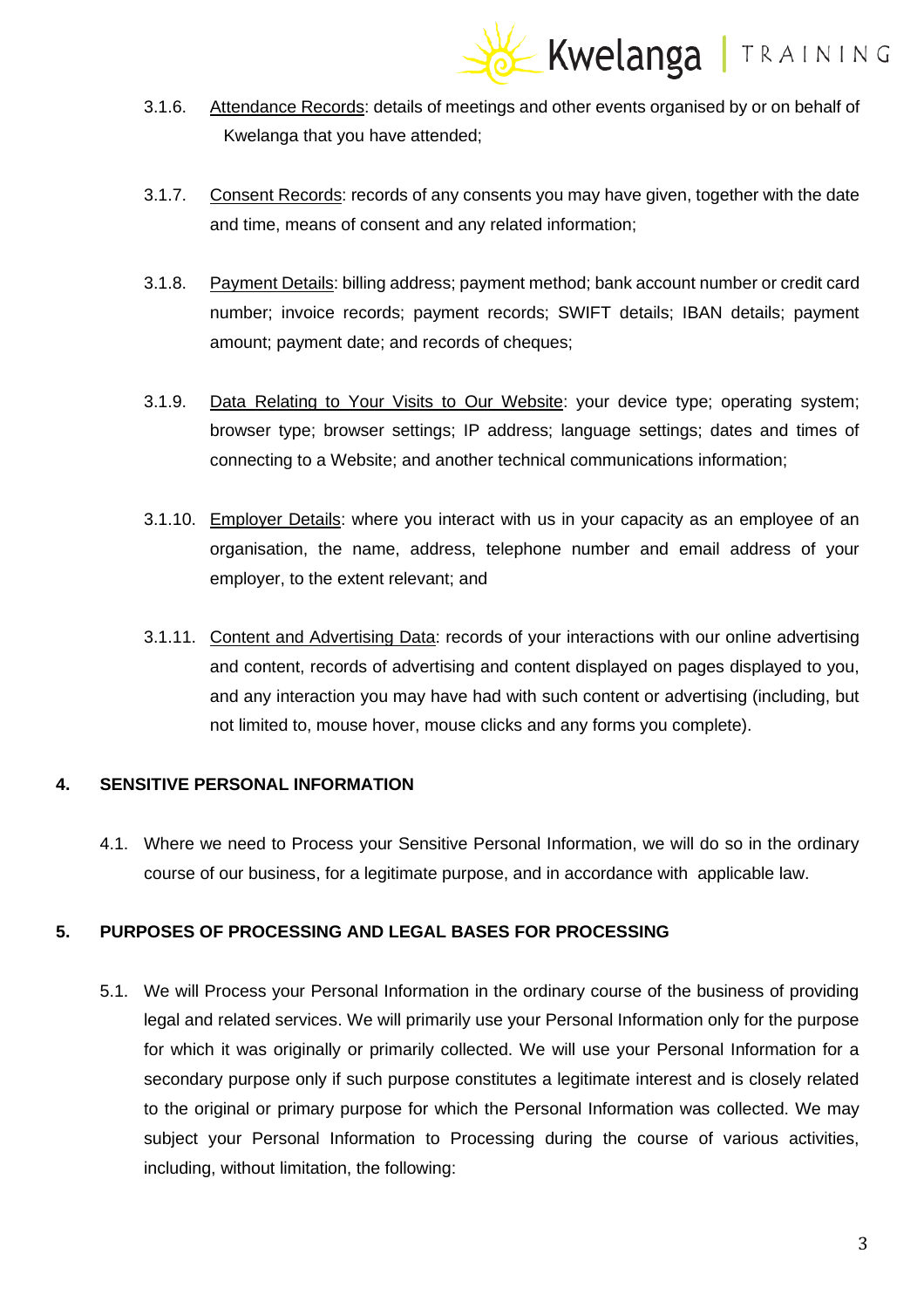

#### 5.1.1. operating our business;

- 5.1.2. analysis, evaluation, review and collation of information in order to determine legal issues and potential disputes, provide legal advice and prepare or comment on opinions, memoranda, agreements, correspondence, reports, publications, documents relating to legal proceedings and other documents and records (whether in electronic or any other medium whatsoever) –
- 5.1.3. compliance with applicable law and fraud prevention;
- 5.1.4. transfer of information to our Service Providers and other third parties; and / or
- 5.1.5. recruitment.
- 5.2. We may process your Personal Information for relationship management and marketing purposes in relation to our services (including, but not limited to, Processing that is necessary for the development and improvement of our legal and related services), for accounts management, and for marketing activities in order to establish, maintain and/or improve our relationship with you and with our Service Providers. We may also analyse your Personal Information for statistical purposes.
- 5.3. We may process your Personal Information for internal management and management reporting purposes, including but not limited to: conducting internal audits, conducting internal investigations, implementing internal business controls, providing central processing facilities, for insurance purposes and for management reporting analysis.
- 5.4. We may Process your Personal Information for safety and security purposes.

## **6. DISCLOSURE OF PERSONAL INFORMATION TO THIRD PARTIES**

- 6.1. We may disclose your Personal Information to our Associates and Service Providers, for legitimate business purposes, in accordance with applicable law and subject to applicable professional and regulatory requirements regarding confidentiality.
- 6.2. In addition, we may disclose your Personal Information:
	- 6.2.1. if required by law;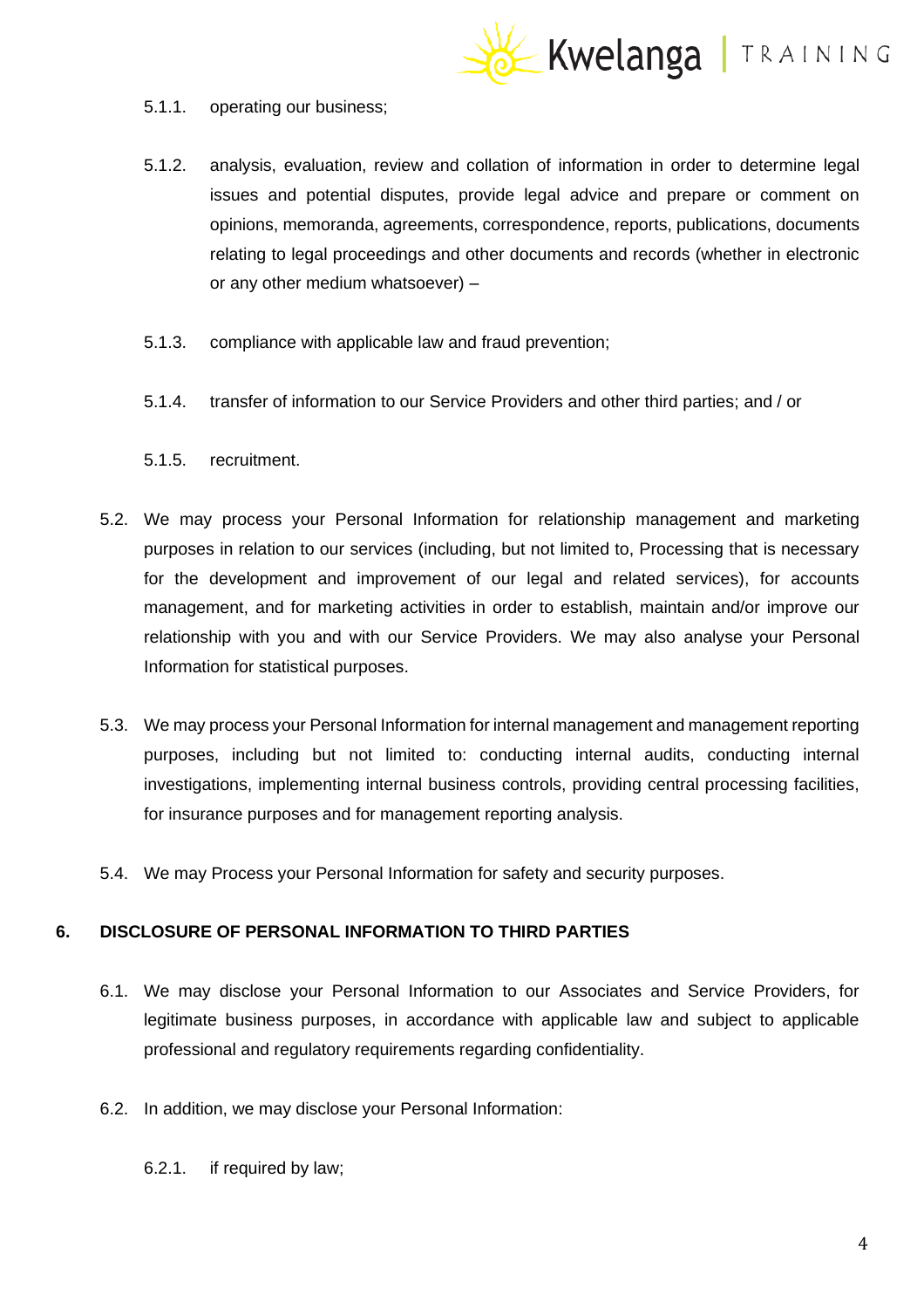## Kwelanga | TRAINING

- 6.2.2. legal and regulatory authorities, upon request, or for the purposes of reporting any actual or suspected breach of applicable law or regulation;
- 6.2.3. third party Operators (including, but not limited to, data processors such as providers of data hosting services and document review technology and services), located anywhere in the world, subject to 6.3;
- 6.2.4. where it is necessary for the purposes of, or in connection with, actual or threatened legal proceedings or establishment, exercise or defence of legal rights;
- 6.2.5. to any relevant party for the purposes of the prevention, investigation, detection or prosecution of criminal offences or the execution of criminal penalties, including, but not limited to, safeguarding against, and the prevention of threats to, public security;
- 6.2.6. to any relevant third-party acquirer(s), in the event that we sell or transfer all or any portion of our business or assets (including, but not limited to, in the event of a reorganization, dissolution or liquidation); and
- 6.2.7. to any relevant third-party provider, where our Website uses third party advertising, plugins or content.
- 6.3. If we engage a third-party Operator to Process any of your Personal Information, we recognise that any Operator who is in a foreign country must be subject to a law, binding corporate rules or binding agreements which provide an adequate level of protection similar to POPIA. We will review our relationships with Operators we engage and, to the extent required by any applicable law if force, we will require such Operators to be bound by contractual obligations to:
	- 6.3.1. only Process such Personal Information in accordance with our prior written instructions; and
	- 6.3.2. use appropriate measures to protect the confidentiality and security of such Personal Information.

## **7. INTERNATIONAL TRANSFER OF PERSONAL INFORMATION**

- 7.1. We may transfer your Personal Information to recipients outside of the Republic of South Africa.
- 7.2. Subject to 6.3, Personal Information may be transferred outside of the Republic of South Africa provided that the country to which the data is transferred has adopted a law that provides for an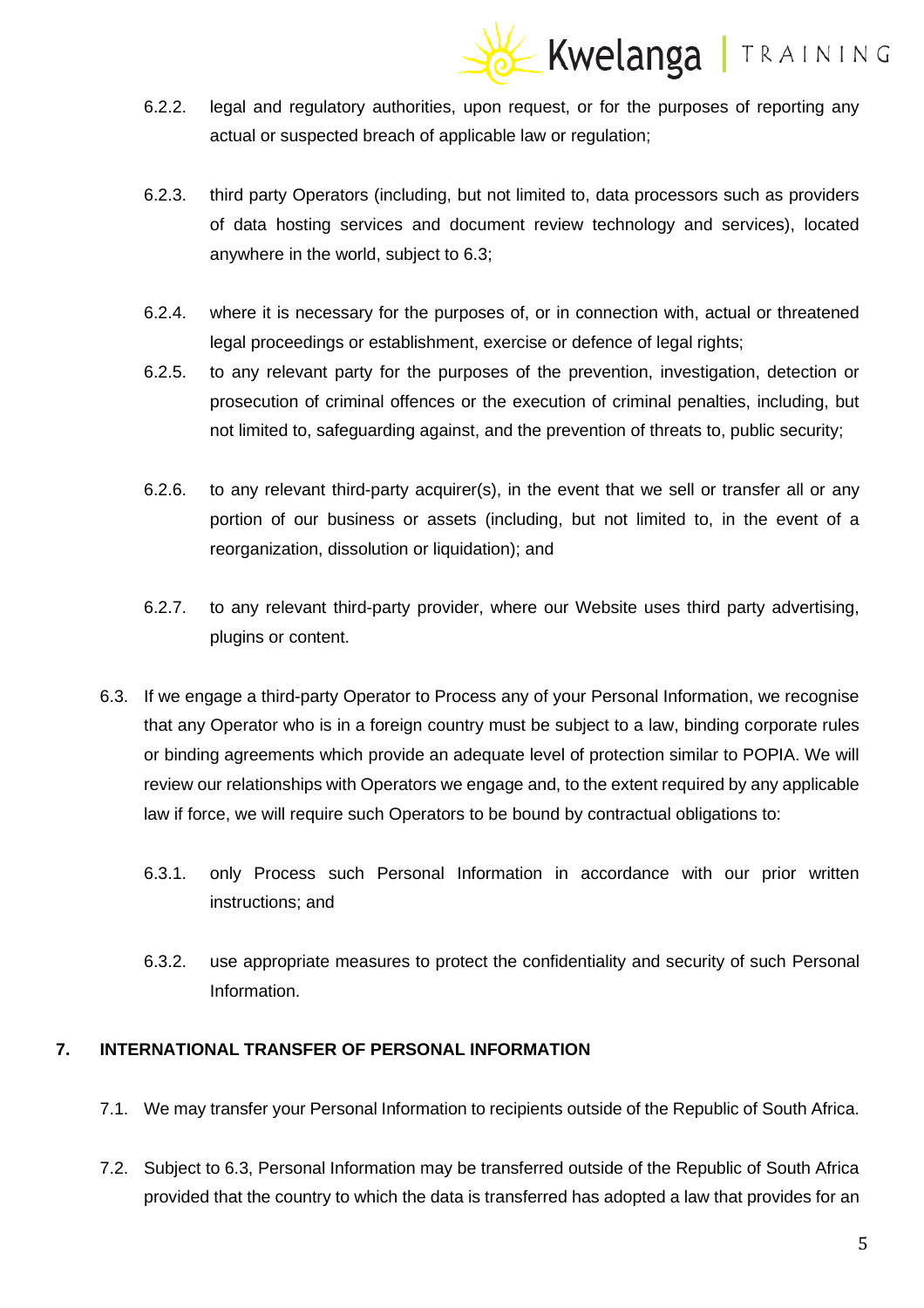## Kwelanga | TRAINING

adequate level of protection substantially similar to POPIA, the Operator/third party undertakes to protect the Personal Information in line with applicable data protection legislation and the transfer is necessary in order to provide the legal and other related services that are required by Kwelanga's clients.

## **8. DATA SECURITY**

- 8.1. We implement appropriate technical and organisational security measures to protect your Personal Information that is in our possession against accidental or unlawful destruction, loss, alteration, unauthorised disclosure, unauthorised access, in accordance with applicable law.
- 8.2. Where there are reasonable grounds to believe that your Personal Information that is in our possession has been accessed or acquired by any unauthorised person, we will notify the relevant regulator and you, unless a public body responsible for detection, prevention or investigation of offences or the relevant regulator informs us that notifying you will impede a criminal investigation.
- 8.3. Because the internet is an open system, the transmission of information via the internet is not completely secure. Although we will implement all reasonable measures to protect your Personal Information that is in our possession, we cannot guarantee the security of any information transmitted using the internet and we cannot be held liable for any loss of privacy occurring during the course of such transmission.

## **9. DATA ACCURACY**

9.1. The Personal Information provided to Kwelanga should be accurate, complete and up-to-date. Should Personal Information change, the onus is on the provider of such data to notify Kwelanga of the change and provide Kwelanga with the accurate data.

## **10. DATA MINIMISATION**

10.1. Kwelanga will restrict its processing of Personal Information to data which is sufficient for the fulfilment of the primary purpose and applicable legitimate purpose for which it was collected.

## **11. DATA RETENTION**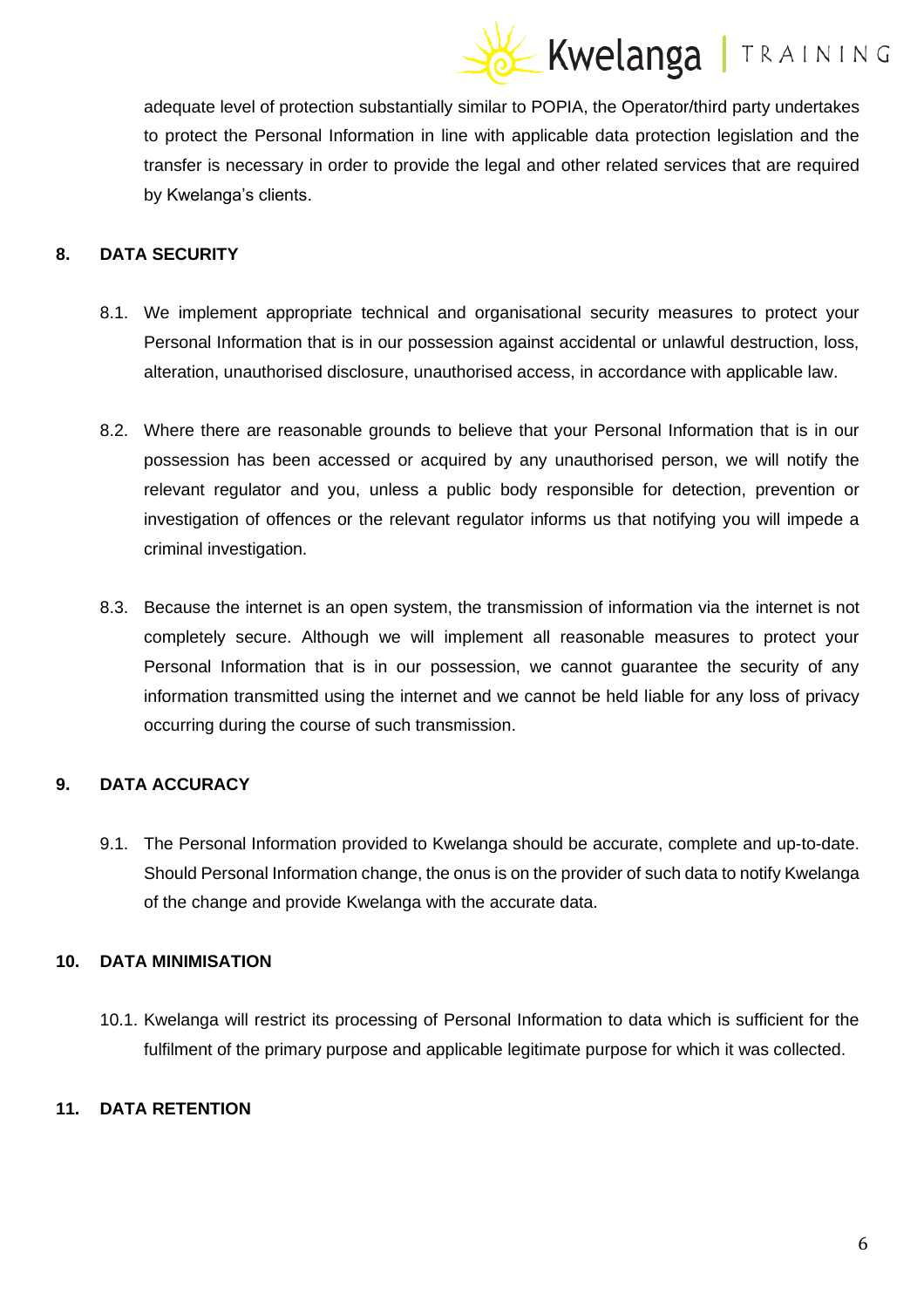# Kwelanga | TRAINING

11.1. Kwelanga shall only retain and store Personal Information for the period for which the data is required to serve its primary purpose or a legitimate interest or for the period required to comply with an applicable legal requirement, whichever is longer.

## **12. YOUR LEGAL RIGHTS**

12.1. You may have rights under the South African and other laws to have access to your Personal Information and to ask us to rectify, erase and restrict use of, your Personal Information. You may also have rights to object to your Personal Information being used, to ask for the transfer of Personal Information you have made available to us and to withdraw consent to the use of your Personal Information.

## **13. COOKIES AND SIMILAR TECHNOLOGIES**

- 13.1. We may Process your Personal Information by our use of Cookies and similar technologies.
- 13.2. When you visit our Website, we may place Cookies onto your device, or read Cookies already on your device, subject always to obtaining your consent, where required, in accordance with applicable law. We use Cookies to record information about your device, your browser and, in some cases, your preferences and browsing habits. We may Process your Personal Information through Cookies and similar technologies, in accordance with our Cookie Policy.

## **14. DIRECT MARKETING**

- 14.1. We may Process your Personal Information for the purposes of providing you with information regarding services that may be of interest to you. You may unsubscribe for free at any time.
- 14.2. If you currently receive marketing information from us which you would prefer not to receive in the future, please email us at: [julie@kwelangatraining.co.za](mailto:julie@kwelangatraining.co.za) and/or info@kwelangatraining.co.za.

## **15. CONTACT DETAILS**

- 15.1. You may contact us at:
	- The Data Protection Officer: Kwelanga Training (Pty) Ltd;
	- Attention: Julie Shoobridge;
	- Telephone: +27 11 704 0720;
	- Email: info@kwelangatraining.co.za;